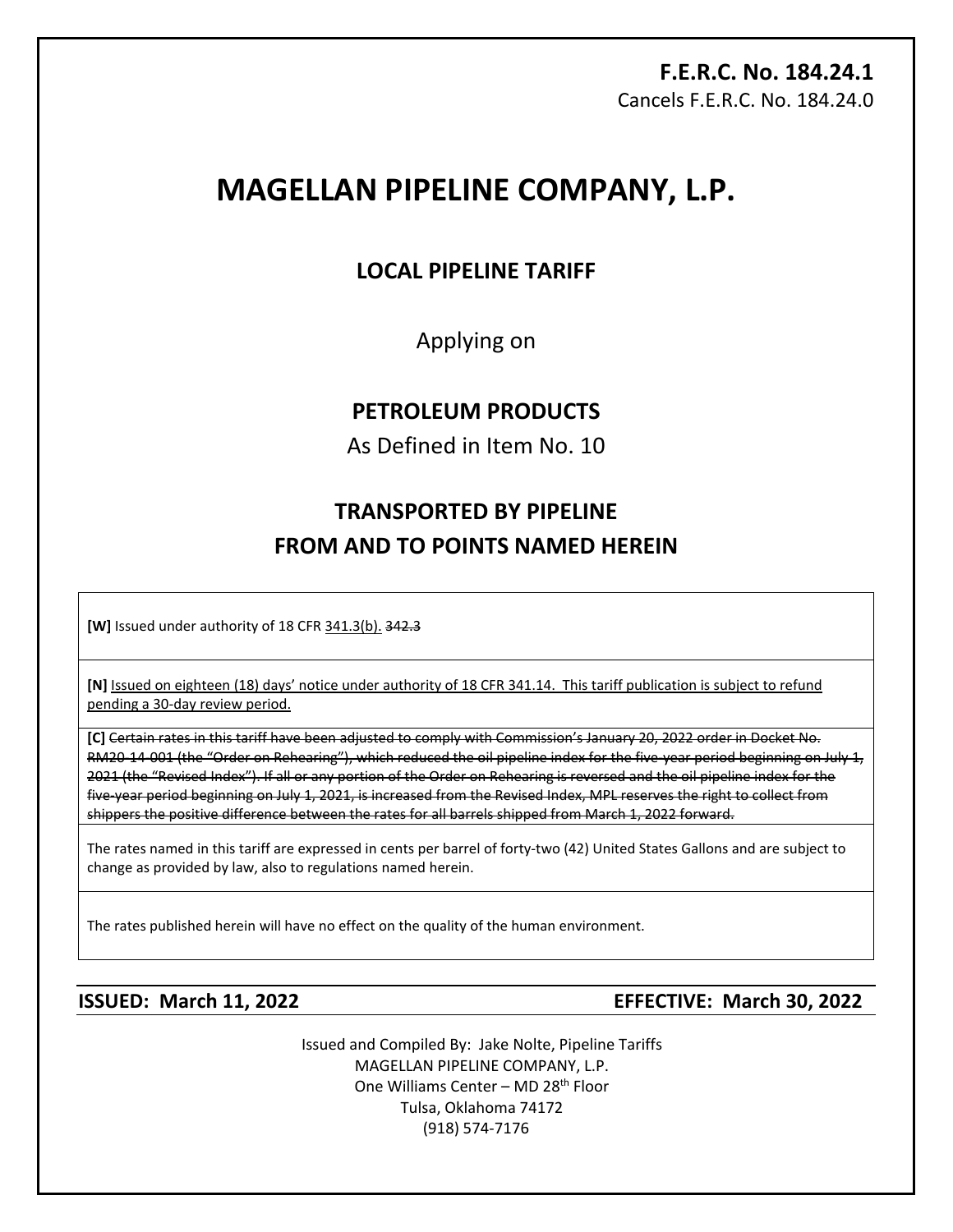| <b>TABLE OF CONTENTS</b>                                                                                                                                         | <b>PAGE</b> |
|------------------------------------------------------------------------------------------------------------------------------------------------------------------|-------------|
| Abbreviations and Reference Marks<br>Alphabetical List of Points From and To Which Rates Apply<br>Section 1 -- Rules and Regulations<br>Section 2 -- Local Rates | 3, 4, 5, 6  |

# **ABBREVIATIONS AND REFERENCE MARKS**

| <b>F.E.R.C.</b> | Federal Energy Regulatory Commission           |
|-----------------|------------------------------------------------|
| No.             | Number                                         |
| Ŧ               | No terminal facilities provided by the carrier |
| $[1]$           | Increase                                       |
| [D]             | Decrease                                       |
| [W]             | Change in wording only                         |
| [C]             | Cancel                                         |
| [U]             | Unchanged                                      |
| [N]             | <b>New</b>                                     |

| ALPHABETICAL LIST OF POINTS FROM AND TO WHICH RATES<br>IN SECTION 1 and 2 APPLY |                              |                                       |                              |  |  |  |
|---------------------------------------------------------------------------------|------------------------------|---------------------------------------|------------------------------|--|--|--|
| <b>Points from which</b><br><b>Rates apply</b>                                  | <b>Item</b><br><b>Number</b> | <b>Points to which</b><br>rates apply | <b>Item</b><br><b>Number</b> |  |  |  |
| Casper, Wyoming                                                                 | 125                          | Cheyenne, Wyoming                     | 125                          |  |  |  |
| Cheyenne, Wyoming                                                               | 125                          | Commerce City, Colorado               | 125                          |  |  |  |
| Commerce City, Colorado                                                         | 125                          | Denver, Colorado                      | 125                          |  |  |  |
| Mule Creek Jct., Wyoming                                                        | 125                          | Dupont, Colorado                      | 125                          |  |  |  |
| Strouds, Wyoming                                                                | 125                          | Fountain, Colorado                    | 125                          |  |  |  |
|                                                                                 |                              | Rapid City, South Dakota              | 125                          |  |  |  |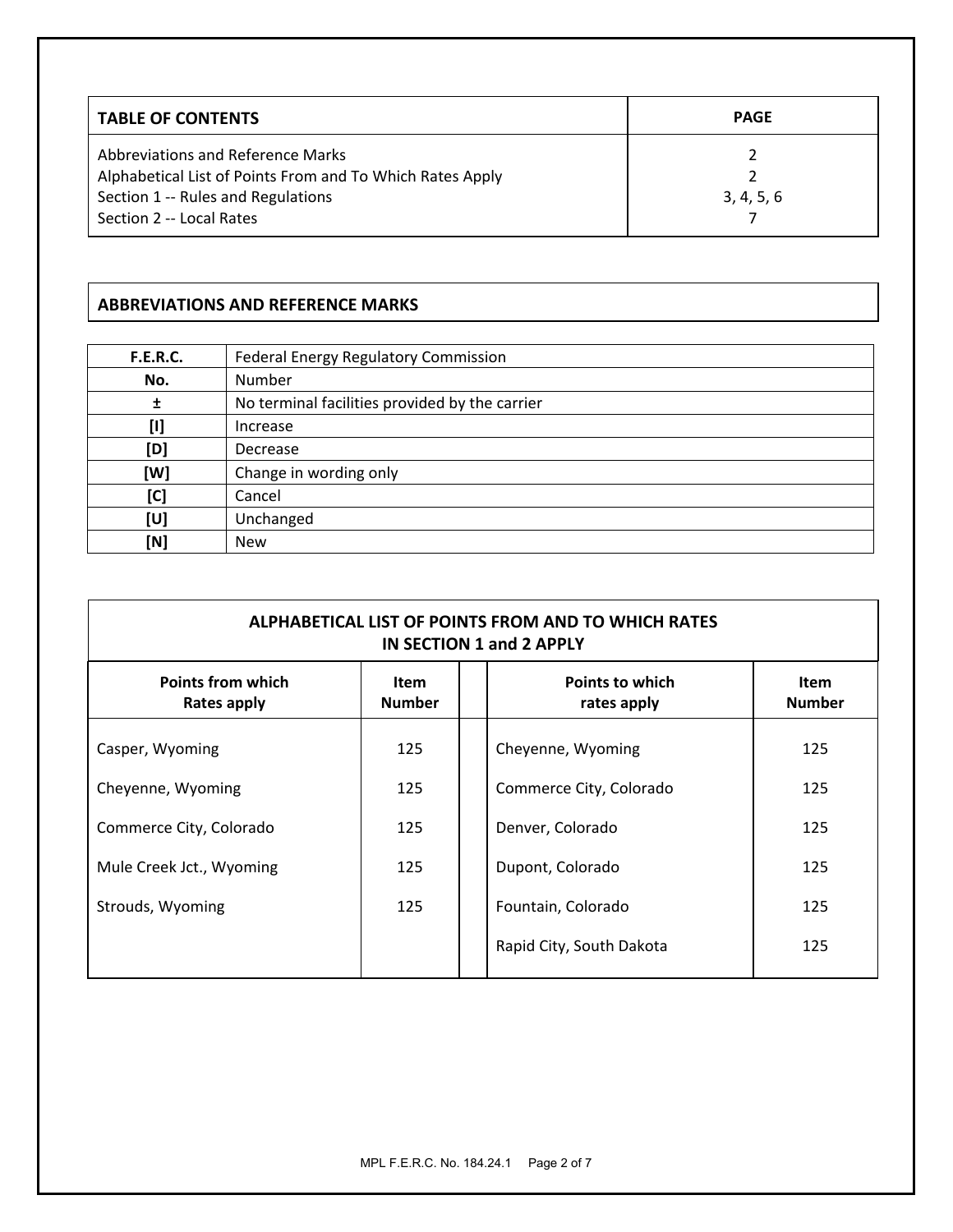### **SECTION 1 RULES AND REGULATIONS**

The Magellan Pipeline Company, L.P. hereinafter referred to as "Carrier", will receive petroleum products for transportation under the following conditions:

#### **Item No. 10. PETROLEUM PRODUCTS DEFINED**

Where the term "petroleum product" is used herein and meeting all specifications referenced in Item No. 15, the same refers to:<br>Unleaded Gasolines Unleaded Gasolines Jet Fuels – Commercial Diesel Fuel Distillates Jet Fuels – Commercial Jet Fuels – Military Gasoline Feedstock Distillate Feedstock

#### **Item No. 12. VOLUME CORRECTIONS AND TENDER DEDUCTIONS**

**SECTION A.** In measuring the quantity of petroleum products received and delivered, correction shall be made from volume at actual or observed temperature to volume at sixty (60) degrees Fahrenheit.

**SECTION B.** A tender deduction of one-tenth of one percent (0.1%) by volume will be made on the quantity of petroleum products accepted for transportation from all Origins.

#### **Item No. 15. TESTING**

Petroleum products shall be accepted for transportation only when such petroleum products meet all required product specifications as uniformly established by Carrier as stated in the following documents and found at the public website [www.magellanlp.com/WhatWeDo/ProductSpecs.aspx](http://www.magellanlp.com/WhatWeDo/ProductSpecs.aspx) or on request. Each product grade document and its effective date or revision date are identified below.

| <b>PRODUCT GRADE DOCUMENT TITLE</b>   | <b>EFFECTIVE DATE</b> |
|---------------------------------------|-----------------------|
| A - Premium Unleaded Gasoline         | 1/1/21                |
| A5 - Premium Unleaded Gasoline        | 1/1/21                |
| AMS - Premium Unleaded Gasoline       | 1/1/21                |
| Q - Commercial Jet Fuel               | 2/19/14               |
| V1 - Regular CBOB Unleaded Gasoline   | 1/1/21                |
| V2 - Regular CBOB Unleaded Gasoline   | 1/1/21                |
| VMS - Regular CBOB Unleaded Gasoline  | 1/1/21                |
| X, XHO - Ultra Low Sulfur Diesel Fuel | 1/1/21                |
| YM - No. 1 Diesel Fuel                | 12/1/15               |

Notification to Shippers of changes in these documents is made via this tariff. If a shipper should desire current product specifications they may access the website mentioned above. Demonstration of conformance with the product specifications shall be made through the submission of a Certificate of Analysis that accurately represents the product characteristics. Certificates of Analysis shall be submitted by shipper, or shipper's delegate, via Carrier's data submittal process. Accuracy of the Certificate of Analysis is the sole responsibility of the party who establishes the Origin Release. Costs associated with handling, distribution, and disposal of products that enter the system that do not meet the product specifications shall be borne entirely by the party who establishes the Origin Release.

Carrier may sample and/or test any shipment prior to acceptance or during receipt of shipment. In the event of variance between Carrier's test and shipper's certificate, Carrier's test results shall prevail.

#### **Item No. 20. MEASURING**

Carrier will gauge or meter petroleum products at origin at time of receipt and at destination at time of delivery. Shipper or consignee shall have the privilege of being present or represented at the time of measurement. Petroleum products will be received and delivered on the basis of volume corrections for temperature from observed temperatures to temperatures on the basis of sixty (60) degrees Fahrenheit. Carrier will be obligated to deliver only that portion of such petroleum products remaining after deducting shipper's tender deduction referenced in Item No. 12.

#### **Item No. 25. FACILITIES AT ORIGIN AND DESTINATION**

#### **Section A - Origin.**

At the point of origin, Carrier will only provide the facilities it deems necessary for the receipt of petroleum products into the pipeline and for the orderly scheduling of movements through the pipeline. Shipper or consignee will provide, at the point of origin, the equipment and facilities necessary to inject petroleum products at a pumping rate equal to Carrier's then-current rate of pumping on the pipeline.

**Section B - Destination.**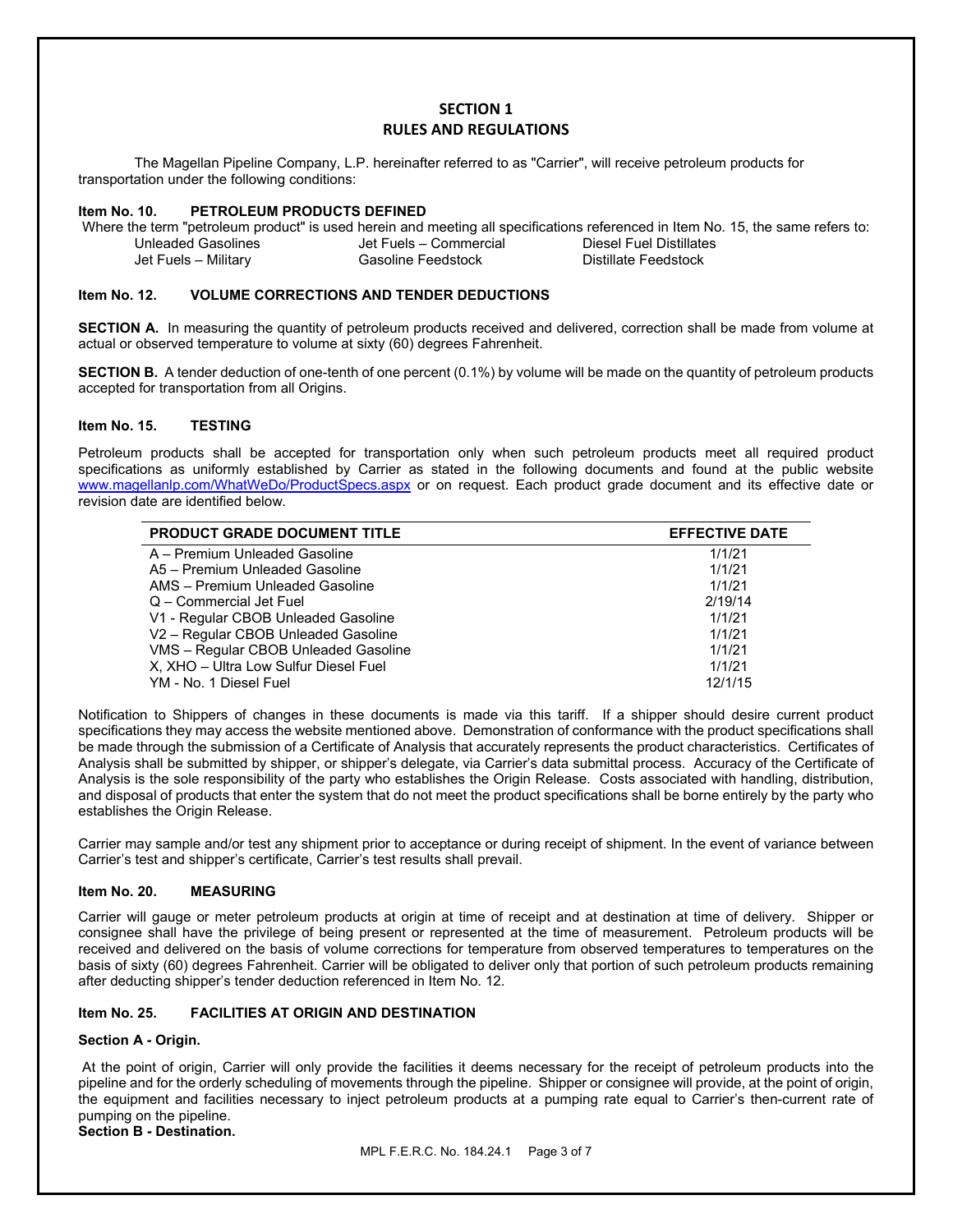Carrier will provide, at the destination, the facilities it deems necessary for the orderly delivery of petroleum products from the pipeline. Shipper or consignee will provide, at the destination, arrangements and facilities necessary for receipt and further transportation or disposition of petroleum products delivered from the pipeline. Carrier assumes no responsibility, and shall have no obligation, to accept any petroleum product from any shipper at any time that the Carrier, shipper or consignee does not have facilities for promptly receiving such product from the pipeline at the destination.

#### **Item No. 30. MINIMUM SHIPMENT**

A minimum of five thousand (5,000) barrels of one quality and specification of a "petroleum product" will be accepted for shipment from one or more shippers at one point of origin at one time. However, the minimum will not apply to buffer material required by Carrier to reduce contamination. Shipments involving line reversals will be accepted subject to delay until Carrier has accumulated a total of twenty-five thousand (25,000) barrels or more of the same or other products to move in the same section of the line in the same direction, at the same time.

#### **Item No. 32. MINIMUM CONSIGNMENT**

A total of not less than one thousand (1,000) barrels of a petroleum product may be consigned simultaneously by one or more shippers to any destination, providing there remains in the pipeline after delivery of such consignment at least three thousand (3,000) barrels of the same kind of a petroleum product consigned to a destination beyond such delivery point.

Any shipper desiring to tender petroleum products for transportation must submit a nomination to the Carrier before 12:00 noon Central Standard Time/Central Daylight Saving Time, whichever is applicable, on the fifteenth (15th) of the month preceding the month of movement. When the fifteenth (15<sup>th</sup>) of the month falls on a weekend, nominations will be required prior to 12:00 noon Central Standard Time/Central Daylight Saving Time, whichever is applicable, on the preceding workday. When the fifteenth (15th) of the month falls on a holiday, nominations will be required prior to 12:00 noon Central Standard Time/Central Daylight Saving Time, whichever is applicable, two (2) workdays prior to the holiday. The nomination may be e-mailed, faxed or submitted via Carrier's ATLAS system. A nomination must specify, for each shipment, the quantity, Destination and shipper. Unless such notification is made, the Carrier will be under no obligation to accept petroleum product for transportation.

#### **Item No. 35. MINIMUM DELIVERIES FROM CARRIER'S TERMINALS**

For delivery of petroleum products from Carrier's terminals, shipper or consignee shall provide the required motor tank trucks. Each tank truck to be loaded with petroleum products must have a minimum total capacity of two thousand five hundred (2,500) gallons.

#### **Item No. 40. DUTY OF CARRIER**

#### **Quantity**

The Carrier shall transport and deliver into terminal facilities at the applicable destination(s), with reasonable diligence, a quantity of petroleum products equal in volume to the quantity of petroleum product accepted for transportation less the appropriate tender deduction, transmix allocation and any other volume reduction provided or referenced in this tariff. In the event of non-delivery due to interface cuts or other operating losses in excess of the tender deduction, the Carrier shall have the right to satisfy any claim by product replacement or cash payment.

#### **Quality**

Carrier shall have no duty to deliver petroleum product other than in conformance with state and federal governmental requirements for such petroleum product that apply to deliveries at the applicable destination, except as otherwise noted in the specifications that apply to deliveries at such destination as established by Carrier and set forth at the public website [www.magellanlp.com/WhatWeDo/ProuctSpecs.aspx](http://www.magellanlp.com/WhatWeDo/ProuctSpecs.aspx) .

#### **Item No. 45. IDENTITY OF SHIPMENT**

**Section A**. Carrier will use due diligence to maintain segregation of petroleum products consigned to storage facilities provided by the shipper or consignee, but reserves the right of substitution of a product of the same quality and specifications and the right of delivery of up to five hundred (500) barrels per shipment of interface mixture; provided, however, that if the shipper or consignee is unable to accept such mixture, Carrier will arrange for disposition and reimburse the shipper or consignee for actual volume not delivered at the current refinery market price of the lower valued product in the mixture.

**Section B.** It being impractical to maintain the identity of each shipment of petroleum products consigned to Carrier's storage facilities, Carrier reserves the right of substitution of gallonage, but not one kind of commodity for another.

#### **Item No. 50. LIABILITY OF CARRIER**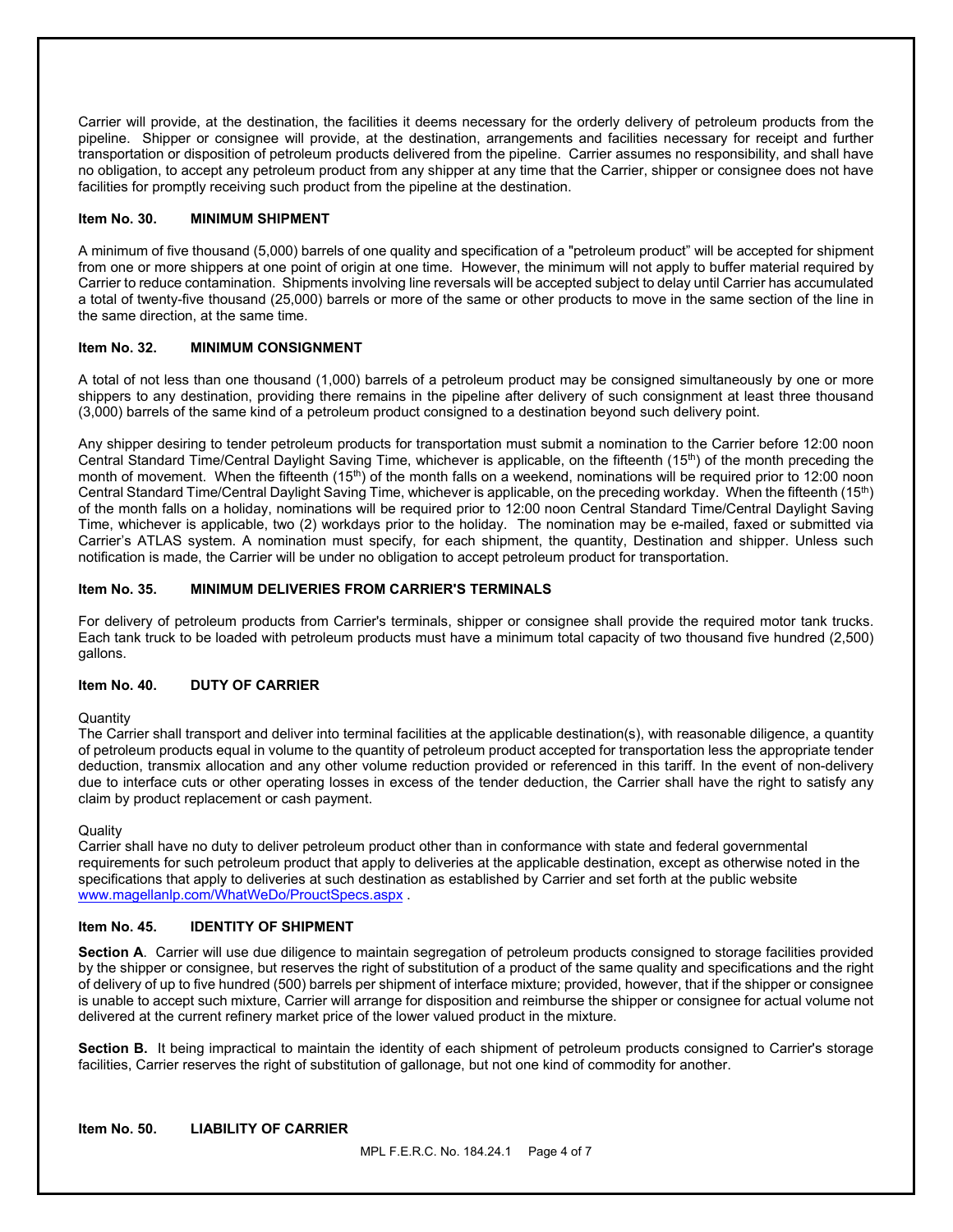Carrier shall not be liable for any delay in delivery or for any loss of product caused by an act of God, public enemy, quarantine, authority of law, strikes, riots, fire, floods or by act of default of shipper or consignee, or resulting from any other cause not due to the negligence of Carrier, whether similar or dissimilar to the causes herein enumerated. Any such loss shall be apportioned by Carrier to each shipment of product or portion thereof involved in such loss in the proportion that such shipment or portion thereof bears to the total of all product in the loss, and each shipper or consignee shall be entitled to receive only that portion of its shipment remaining after deducting his proportion as above determined of such loss. Carrier shall prepare and submit a statement to shippers and consignee showing the apportionment of any such loss.

The Carrier operates under this tariff solely as a provider of transportation and not as an owner, manufacturer, or seller of the product transported or stored hereunder, and the Carrier expressly disclaims any liability for any expressed or implied warranty for products transported or stored hereunder including any warranties of merchantability or fitness for intended use.

For all services provided for and received under this tariff, shipper will indemnify and defend Carrier from any claims, liabilities, or losses (including costs of defense and reasonable attorney's fees), including claims for personal injury, death, or property damage involving the Carrier, shipper, consignee, or third parties based on or arising out of Carrier's performance of such services where such services are performed in accordance with applicable federal, state, or local statutes, regulations or ordinances. This indemnification shall include but not be limited to services such as the provision of emergency response numbers and shall include claims of any nature, legal or equitable, whether based on strict liability, negligence, breach of warranty, or any other causes of action. Shipper shall not be obligated to indemnify, hold harmless, and defend Carrier to the extent Carrier's failure to perform a service herein stated shall have caused the loss, claims, or liabilities covered under this Item No. 50. This indemnification obligation shall not apply to losses or damages to the product transported or handled under this tariff, or for the failure of the Carrier's obligation to maintain and operate its facilities in a proper operating condition.

#### **Item No. 55. CLAIMS, TIME FOR FILING**

Notice of any claim for loss, damage or liability for or in connection with petroleum products ("Claim", whether one or more) must be made in writing to the Carrier within nine (9) months after delivery of the petroleum products at the applicable Destination(s), or, in the case of a failure of Carrier to so delivery, then within nine (9) months after a reasonable time for delivery has elapsed. Failure to give such notice of any Claim shall be deemed to be a waiver and release of such Claim and of all rights to assert such Claim, and Carrier shall have no liability or obligation with respect thereto.

Suit against Carrier for any Claim must be instituted within two (2) years and one (1) day from the day when notice in writing is given by Carrier to the claimant that Carrier has disallowed all or any part of such Claim. Any Claim for which suit has not been instituted in accordance with the foregoing provisions shall be deemed to have been waived, relinquished and released, and Carrier shall have no liability or obligation with respect thereto.

#### **Item No. 60. PRORATION OF PIPELINE CAPACITY**

When there is tendered to Carrier for transportation a quantity of petroleum products which exceeds the current capacity of the Carrier, the petroleum products offered by each shipper for transportation will be transported in such quantities and at such times to the limit of capacity so as to avoid discrimination among shippers.

#### **Item No. 70. DEMURRAGE CHARGES**

In order to provide space for delivery of succeeding shipments into Carrier's facilities and otherwise to prevent or relieve congestion at Carrier's terminals, Carrier shall give notice to those shippers or consignees whose petroleum products are causing congestion directing them to remove such products. If the products of more than one shipper or consignee are causing congestion but less than all such products must be removed, the products specified in the notice shall be determined on a first-in--first-out basis. Products specified in the notice which are not removed at the close of a thirty (30) day period, beginning the day after such notice is sent by the Carrier, shall be subject to a demurrage charge of **[U] 1.14¢** per barrel per day until removed. Demurrage charges shall be payable upon presentation of bill by the Carrier.

#### **Item No. 75. RECONSIGNMENT**

If no backhaul movement is required, and if current operating conditions permit, petroleum products in the custody of Carrier may be reconsigned to destinations named herein. No charge will be made for such reconsignment; however, the products so reconsigned shall be subject to the rates, rules and regulations applicable from point of initial origin to point of final destination on the date of such reconsignment.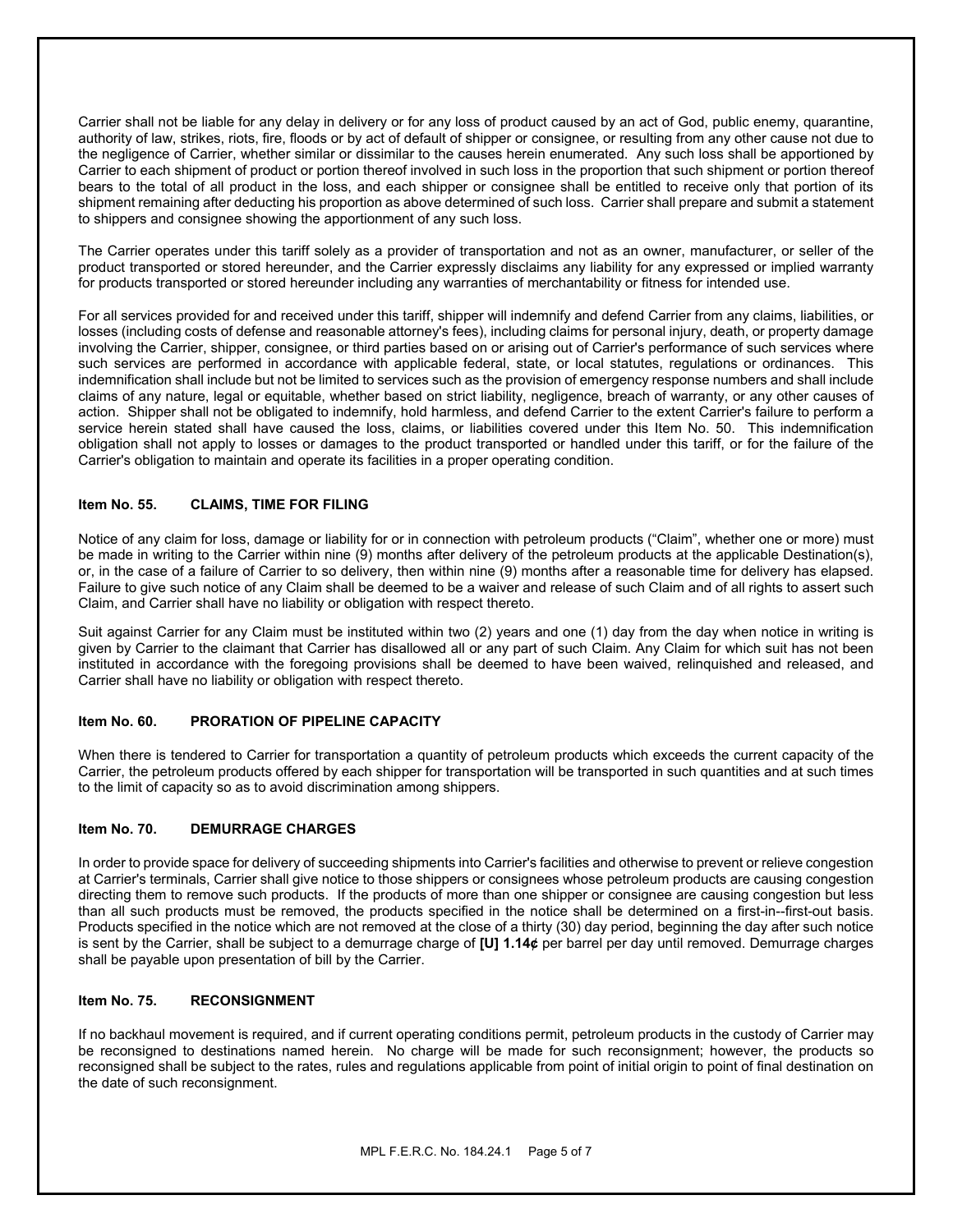#### **Item No. 79. TRANSMIX HANDLING**

It is inherent in the operation of a products pipeline that transmix, or interface mixture, will occur between batches. Carrier will dispose of the accumulated interface in the following manner:

- 1. Compatible interface mixture will be blended as can be. Carrier reserves the right to dispose of accumulated interface, including the right to sell such compatible interface on a bid or contractual basis for the account of its shippers at a private or public sale. Carrier will settle with each shipper for its share of blended interface volumes or the net proceeds of the sale less transportation charges.
- 2. Unless otherwise agreed upon between shipper and Carrier, transmix occurring in the Carrier's system shall be retained in Carrier's custody for disposal for the account of the shippers. The volume and proceeds for sales will be allocated as described above.

Each shipper's share of the transmix will be that percentage which its movements through the line represent to the total movements for all shippers through that line during a calendar month as near as operating conditions permit.

#### **Item No. 87. TAX REGISTRATION**

The Carrier shall require the shipper, consignee or consignor to provide proof of registration with appropriate Federal and State agencies for the collection of any sales and excise taxes. Failure to provide such proof of registration shall not relieve shipper, consignee or consignor of the appropriate tax liability.

Any charges levied against the Carrier by any State or Federal agency will be collected by the Carrier in accordance with the provision stated in tariff Item No. 90.

#### **Item No. 90. PAYMENT OF CHARGES FOR TRANSPORTATION AND OTHER SERVICES**

The transportation and all other applicable lawful charges accruing on petroleum products accepted for transportation shall be paid before release of petroleum products from the custody of Carrier. If required by Carrier, shipper shall prepay all such applicable charges at the point of origin. Petroleum products accepted for transportation shall be subject to a carrier's lien, as provided by Article 7 of 12A Okla. Stat. (as such article may be amended from time to time), for all applicable, lawful charges.

If such charges are not paid by the due date stated on the invoice, the balance due on the entire past due balance (including principal and accumulated but unpaid finance charges) shall bear interest from that due date until paid in full at the rate equal to the lesser of one hundred twenty-five (125%) of the prime rate of interest charged by Citibank N.A., New York, New York as of the due date or maximum finance charge rate allowed by law.

In addition to all other liens, statutory or otherwise, to which Carrier is entitled and unless the following grant is expressly prohibited by the terms of one or more security agreements or credit agreements creating prior, perfected security interests in the hereinafterdefined Collateral, Shipper hereby grants to Carrier a first priority, continuous and continuing security interest in all petroleum products accepted by Carrier for transportation under this tariff (the "Collateral"), as collateral for the prompt and complete payment and performance of Shipper's Obligations (as defined below). This grant secures the following (collectively the "Obligations"): (a) all antecedent, current and future transportation, special, ancillary and other lawful charges arising under this tariff; (b) the repayment of any amounts that Carrier may advance or spend for the maintenance, storage or preservation of the Collateral; and (c) all amounts owed under any modifications, renewals or extensions of any of the foregoing obligations. Shipper authorizes Carrier to file such financing statements or other documents necessary to perfect and maintain the security interest herein granted.

Upon a default by the Shipper under this tariff or the contracts entered into in connection with this tariff, Carrier may, without further notice, setoff (including by set off, offset, recoupment, combination of accounts, deduction, retention, counterclaim, or withholding across or within each or all of such tariff and contracts, collectively "Setoff") (a) any amounts owed by Carrier to the Shipper under any other agreements, instruments or undertakings between the Shipper and Carrier against (b) any amounts owed by the Shipper to Carrier under any other agreements, instruments or undertakings between the Shipper and Carrier. Carrier shall give the Shipper notice of any Setoff pursuant to this paragraph, as soon as practicable thereafter, provided that failure to give such notice shall not affect the validity of the Setoff.

This item shall be construed in accordance with and governed by the laws of the State of Oklahoma (including without limitation the Uniform Commercial Code, 12A Okla. Stat. § 1-101 et seq., as it may be amended from time to time), without regard to any choice of law rules which may direct the application of the laws of any other jurisdiction.